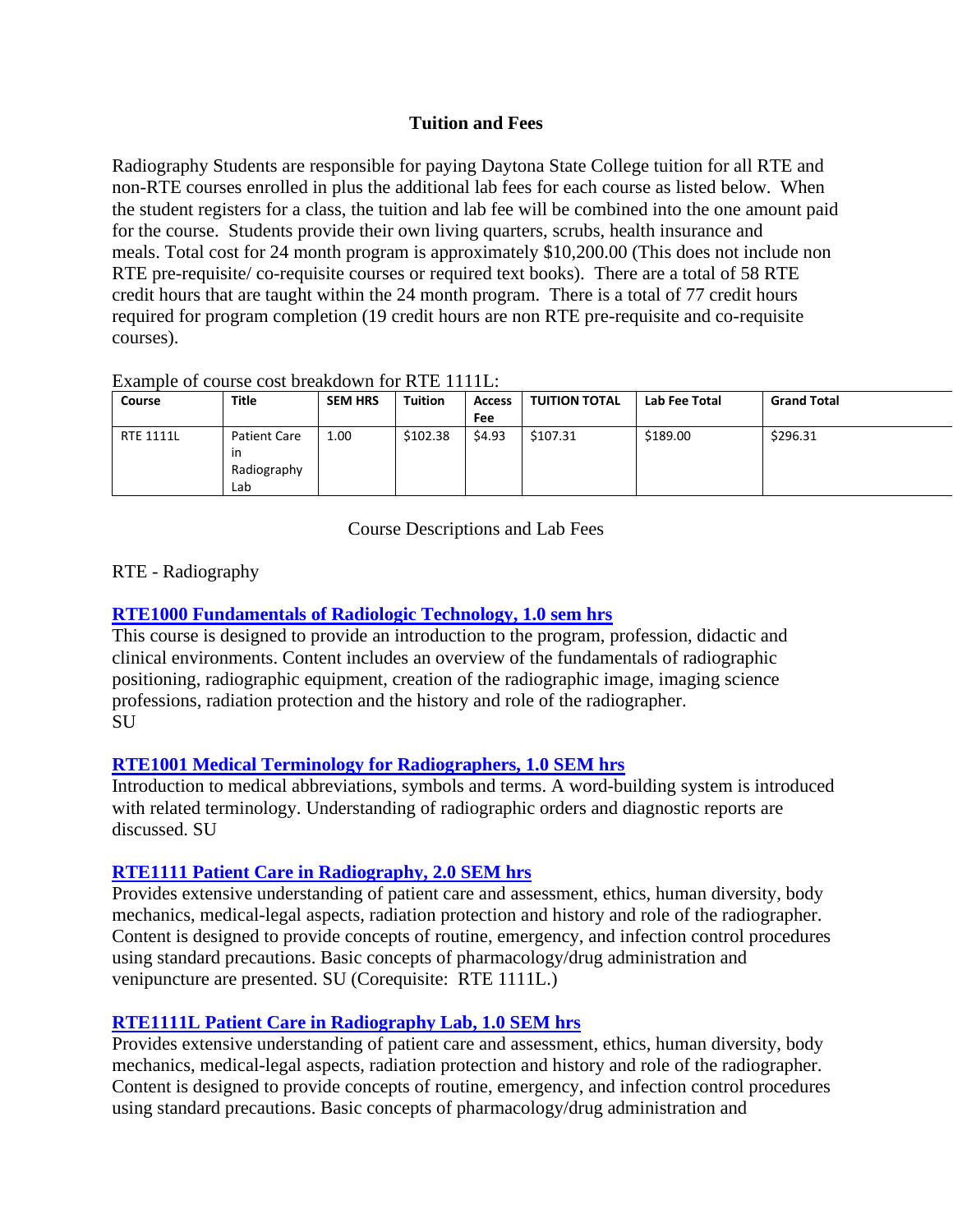venipuncture are presented. SU A (Corequisite: RTE 1111.) Lab Fee: 189.00

### **[RTE1418 Radiographic Exposures and Processing, 2.0 sem hrs](http://www.daytonastate.edu/CollegeCatalog/CrsInfo.aspx?crsNo=RTE1418&cat=CC15)**

A study of the factors that govern and influence the production of an image. Image processing, image receptor systems and accessory devices will be discussion. FA

## **RTE1457C [Radiographic Exposures II, 2.0 sem hrs](http://www.daytonastate.edu/CollegeCatalog/CrsInfo.aspx?crsNo=RTE1457&cat=CC15)**

A continuation of Radiographic Exposures and Processing, with emphasis on grids, image quality and technical factor selection. (Prerequisite: RTE 1418.) SP Pre-Reqs: RTE1418

## **RTE1503C [Radiographic Procedures I, 5.0 SEM hrs](http://www.daytonastate.edu/CollegeCatalog/CrsInfo.aspx?crsNo=RTE1503&cat=CC15)**

A study of patient positioning, equipment usage and image quality evaluation for exams involving the respiratory system, digestive/biliary system and appendicular skeleton. Emphasis on radiation protection and patient care. SU

## **RTE1513C [Radiographic Procedures II, 5.0 SEM hrs](http://www.daytonastate.edu/CollegeCatalog/CrsInfo.aspx?crsNo=RTE1513&cat=CC15)**

Continuation of Radiographic Procedures I. A study of positioning, equipment usage and image quality evaluation of exams of the appendicular skeleton, organ system, shoulder girdle, and bony thorax. Detailed study of pharmacology involving contrast agents. (Prerequisite: RTE 1503C.) FA

### **RTE1523C [Radiographic Procedures III, 5.0 sem hrs](http://www.daytonastate.edu/CollegeCatalog/CrsInfo.aspx?crsNo=RTE1523&cat=CC15)**

A continuation of Radiographic Procedures II, with emphasis on the vertebral column, cranium and special projections for each system. Study of fluoroscopic and tomographic equipment. Course provides student with critical thinking and problem-solving methods to be utilized in image evaluation to assure appropriate anatomy and/or pathology demonstrated on properly positioned images with high image quality. Students also gain knowledge in performance of repeat analysis. (Prerequisites: RTE 1513C.) SP

### **RTE1804L [Radiographic Clinical Education I, 1.0 SEM hrs](http://www.daytonastate.edu/CollegeCatalog/CrsInfo.aspx?crsNo=RTE1804&cat=CC15)**

Supervised clinical education in performing radiographic procedures with emphasis on competency evaluation in the respiratory, appendicular and abdominal anatomy. SU B Lab Fee: 185.00

### **[RTE1814 Radiographic Clinical Education II, 2.0 sem hrs](http://www.daytonastate.edu/CollegeCatalog/CrsInfo.aspx?crsNo=RTE1814&cat=CC15)**

Supervised clinical education in performing radiographic procedures with emphasis on competency evaluation in the appendicular and contrast studies. (Prerequisite: RTE 1804L.) FA Lab Fee: 238.00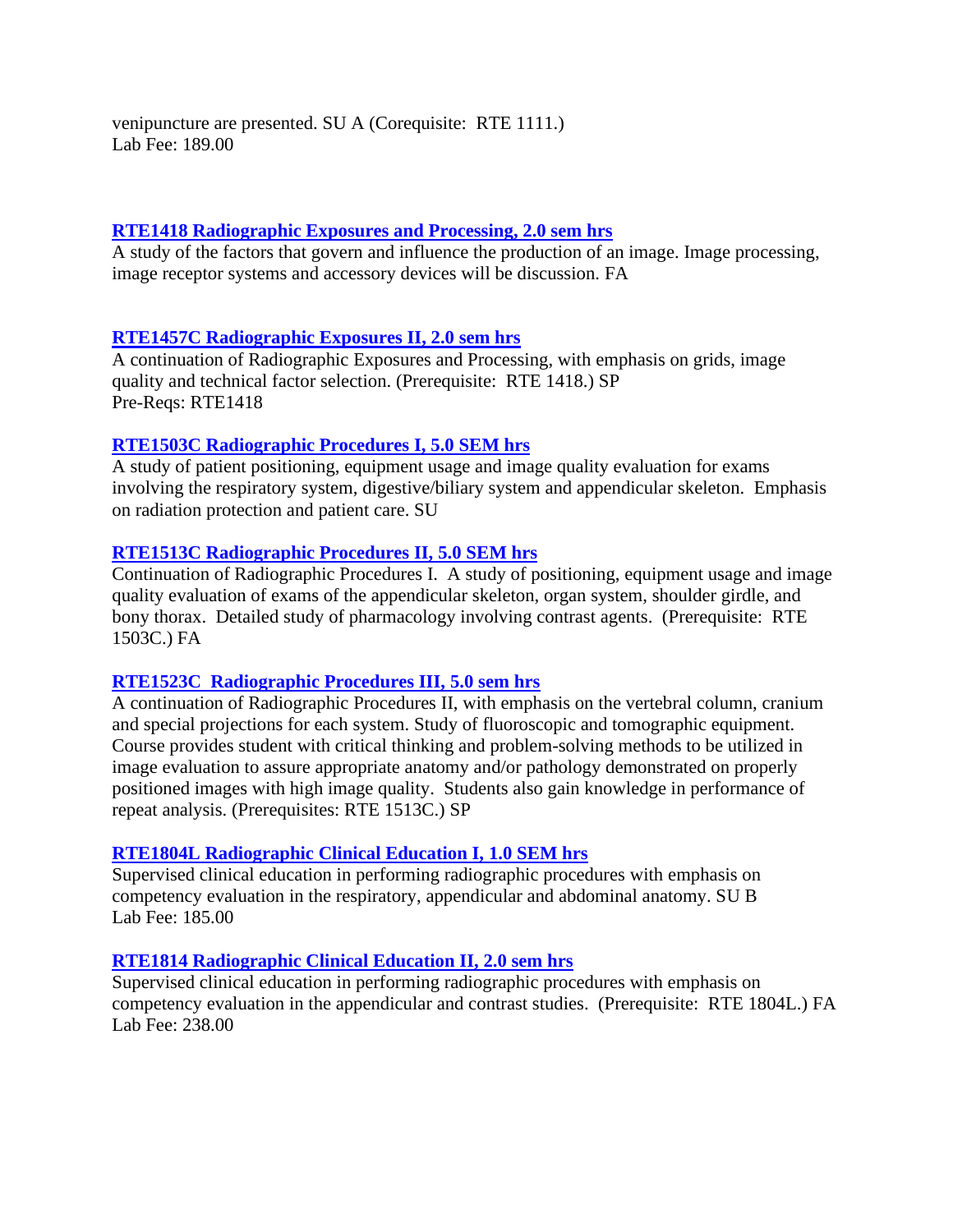## **RTE1824L [Radiographic Clinical Education III, 3.0 sem hrs](http://www.daytonastate.edu/CollegeCatalog/CrsInfo.aspx?crsNo=RTE1824&cat=CC15)**

Supervised clinical education in performing radiographic procedures with emphasis on competency evaluation on trauma, pediatric patients, and procedures performed outside the department in the axial and appendicular skeletons. (Prerequisite: RTE 1814L.) SP Lab Fee: 128.00

## **RTE 2061 [Radiography Seminar, 2.0 sem hrs](http://www.daytonastate.edu/CollegeCatalog/CrsInfo.aspx?crsNo=RTE1824&cat=CC15)**

This course is designed review information in preparation for the student to take the American Registry of Radiologic Technologist (ARRT) registry examination. The course will cover Patient Interactions and Management, Radiation Physics and Radiobiology, Radiation Protection, Image Acquisition and Technical Evaluation, Equipment Operation and Quality Assurance, Head, Spine and Pelvis Procedures, Thorax and Abdomen Procedures, and Extremity Procedures. The student will also be given simulated registry examinations for practice and assessment purposes. SP

### **[RTE2385 Radiation Biology and Protection, 2.0 SEM hrs](http://www.daytonastate.edu/CollegeCatalog/CrsInfo.aspx?crsNo=RTE2385&cat=CC15)**

A study of the principles of cell radiation interactions and radiation protection principles. The student will develop an awareness of the potential harmful effects of radiation and safe usage of radiation for diagnosis and treatment. SP

### **RTE2563C [Selected Radiographic Special Procedures I, 5.0 sem hrs](http://www.daytonastate.edu/CollegeCatalog/CrsInfo.aspx?crsNo=RTE2563&cat=CC15)**

A study of techniques/procedures other than those used in diagnostic radiography to include anatomy of the cardiac, nervous and reproductive systems, cross-sectional anatomy, and imaging/therapeutic procedures for these systems. SU

### **[RTE2573 Selected Radiographic Special Procedures II, 4.0 sem hrs](http://www.daytonastate.edu/CollegeCatalog/CrsInfo.aspx?crsNo=RTE2573&cat=CC15)**

A continuation of RTE 2563C with emphasis on surgical imaging, computed tomography, magnetic resonance image, sonography, radiation therapy, nuclear medicine and interventional/catheterization procedures. (Prerequisite: RTE 2563C.) FA

### **[RTE2613 Radiation Physics I, 2.0 SEM hrs](http://www.daytonastate.edu/CollegeCatalog/CrsInfo.aspx?crsNo=RTE2613&cat=CC15)**

The physics of diagnostic imaging including analysis and synthesis of energy and matter and their relationship. Detailed study of the atom and the components needed for the production of x radiation. Study of the components involved in imaging systems with tests and procedures to evaluate them. State and Federal regulations/guidelines will be discussed. Basic pharmacology will be instructed during this course. SU

### **[RTE2623 Radiation Physics II, 2.0 sem hrs](http://www.daytonastate.edu/CollegeCatalog/CrsInfo.aspx?crsNo=RTE2623&cat=CC15)**

A continuation of Radiation Physics with emphasis on the x-ray tube, equipment, x-ray production and interactions with matter. (Prerequisite: RTE 2613.) FA